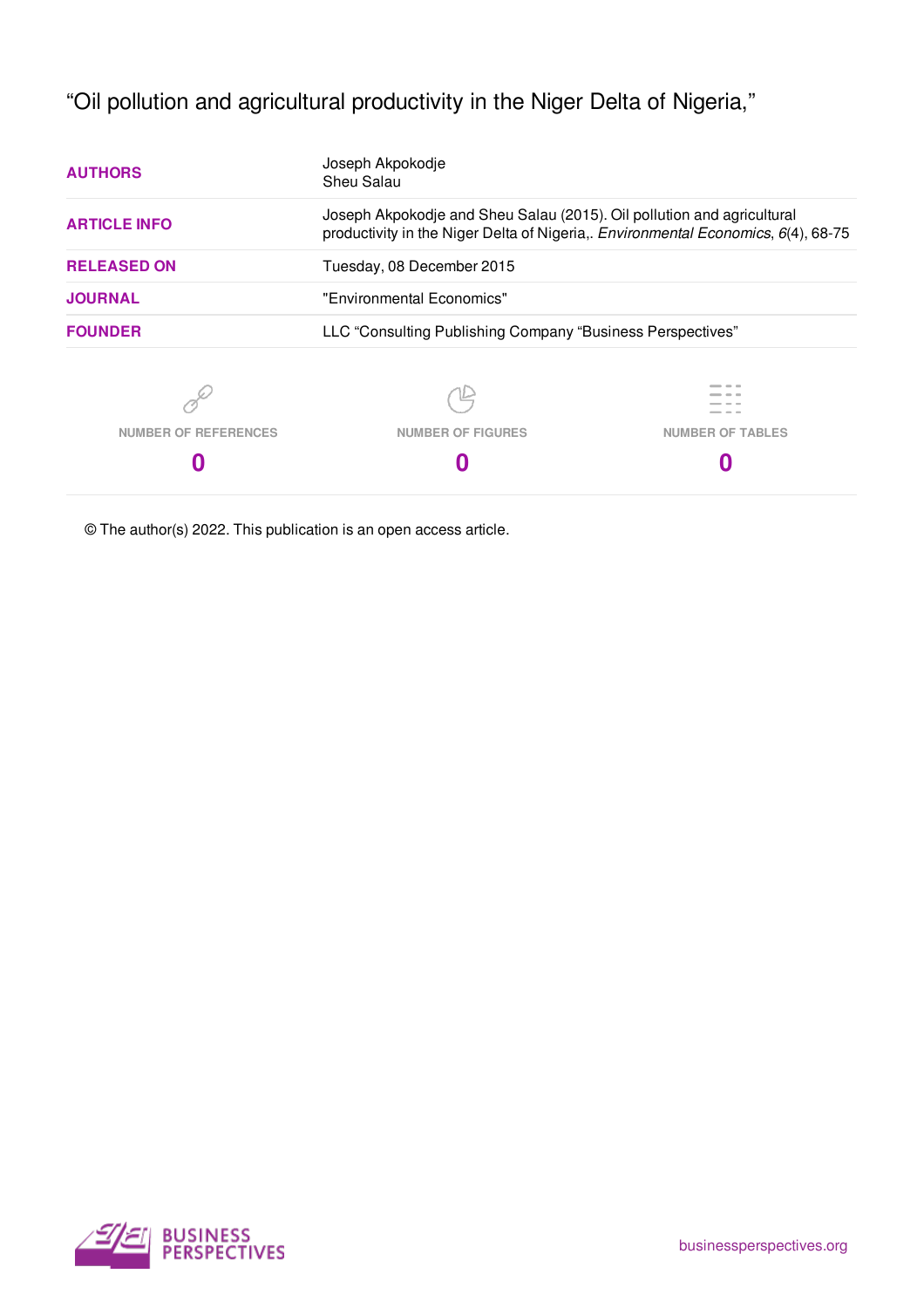# Joseph Akpokodje (Nigeria), Sheu Salau (Nigeria)

# Oil pollution and agricultural productivity in the Niger Delta of Nigeria

#### Abstract

Oil pollution has degraded agricultural lands leading to an increase in poverty levels and turning productive areas into waste lands in the Niger Delta region of Nigeria. This paper examines the effects of oil spillage as a catalyst in accelerating deforestation and reducing agricultural productivity in the Niger Delta from 1985 to 2013. In doing this, the authors estimated the effects of levels of oil spillage and forest loss, which reduced forest biomass as factors of agricultural production and tested the hypothesis that agricultural land and forestland were degraded more efficiently as a result of oil spillage. The empirical analysis derived a unique estimable production function based on Ramon Lopez's Cobb Douglas production function model. The new model included an oil extraction variable – oil spillage as an externality; land degradation as a proxy for deforestation and forest biomass as the proportion of cultivated and forest or fallow land affected by oil spills, while secondary data for land and labor were sourced from FAOSTAT and FAO yearbooks and the Nigerian Bureau of Statistics (NBS) databases respectively. The findings established that increasing levels of oil spills and forest loss negatively affect agricultural productivity, while land, labor and capital positively improved agricultural production in the Niger Delta.

**Keywords:** oil pollution, oil spillage, land degradation, deforestation, agricultural productivity, Niger Delta. **JEL Classification:** Q5, Q23, Q24, Q32, Q52.

## **Introduction**

The Niger Delta is a development paradox characterized by endemic poverty in the midst of abundant natural and financial resources. The region's ecosystem has therefore been declared one of the most endangered ecosystems in the world (Anejionu et al., 2015). To some extent, the Niger Delta is a microcosm of the broader Nigerian nation state – which has considerably poorer developmental outcomes than much less successful economies in Sub-Saharan Africa (World Bank, 2011). However, the Niger Delta is a good example of poverty in the midst of plenty. Poverty is pervasive and yet the revenues generated from oil and gas extraction in the delta are responsible for 90% of Nigeria's export earnings and 80% of public revenues.

According to the 2006 National Population Census, the population of the Niger Delta is estimated at 31 million inhabitants (Nigeria Bureau of Statistics, 2006) and predominantly depend on the environment – principally agriculture and fisheries for their source of livelihood (Salami and Balogun, 2006). The National Bureau of Statistics (2004) further indicated that 50% of the active labor force in the Niger Delta predominantly cultivates food crops such as cassava, yam, plantain, maize, cocoyam and vegetables. The Niger Delta environment is highly degraded due to the intensive exploitation of oil and

 $\overline{a}$ 

gas resources caused by oil spills, gas leaks, gas flares, and land degradation, flooding and erosion (UNEP, 2011). According to Anejionu et al. (2015), over 10,000 oil spill and pipeline explosion incidents have been recorded and more than 350 billion cubic metres of gas have been flared in the region in the last 14 years. In addition to not receiving an appropriate share of the proceeds of oil and gas extraction, many traditional livelihoods activities have been undermined by these negative externalities of the extractives sector.

The location of the Niger Delta region in the rainforest and mangrove forest vegetative zones of Nigeria makes it possible to have all-year-round agricultural production activities. With high levels of involvement in agriculture and increasing revenues from oil exploration, the Niger Delta region is expected to have high levels of agricultural production and very low poverty levels, but the reverse is the case.

According to the Nigerian Bureau of Statistics (2004), the incidence of poverty in the Niger Delta increased from 15.4% in 1980 to 52.2% in 2004 and is connected to the constant incidence of oil spills which has destroyed sources of income and productive activities in the region. Furthermore, Manby (1999), Nnabuenyi (2012) observed the negative effects of oil spills on agriculture and lamented that most of the destroyed farmlands and polluted rivers have contributed to the frustration and lack of livelihoods for farmers and fishermen. Chindah and Braide (2000) indicated that oil spills cause great damage to Niger Delta communities due to the high retention time of oil in the soil occasioned by limited flow. This prevents proper soil aeration and affects soil temperature, structure, nutrient status and pH, and

<sup>©</sup> Joseph Akpokodje, Sheu Salau, 2015.

Joseph Akpokodje, B.Sc. in Economics, University of Ibadan, Ibadan, Nigeria. M.Sc. in Environmental Economics, University of York, York, United Kingdom. Senior Environmental Specialist, World Bank, Nigeria. Sheu Salau, B.Sc. in Agricultural Economics, University of Ibadan, Ibadan, Nigeria. M.Sc. in Agricultural Economics, University of Ibadan, Ibadan, Nigeria. Agricultural Economist, World Bank, Nigeria.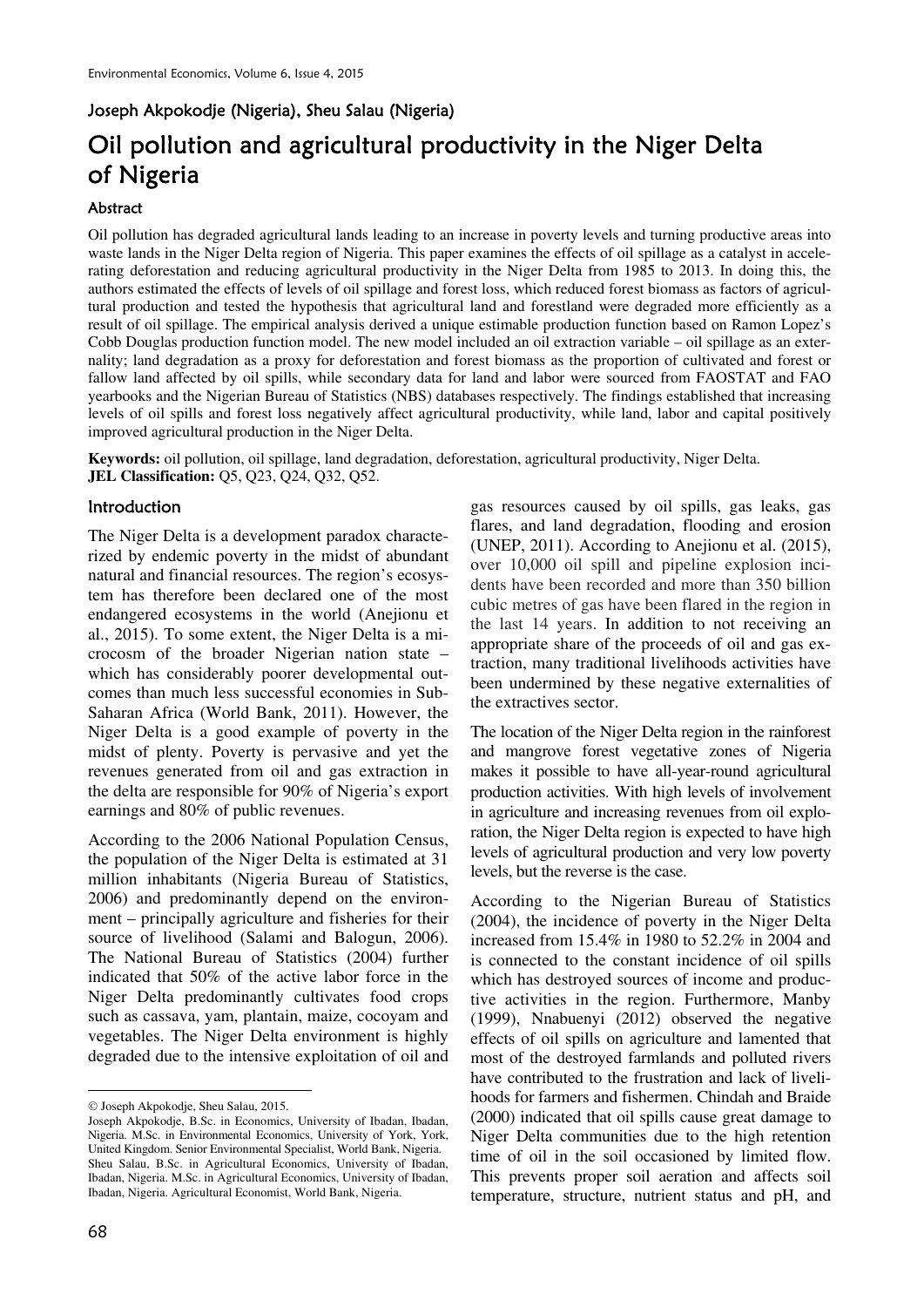ultimately, crops are destroyed. The negative impacts on agricultural practices by oil extraction activities have contributed to the abject poverty and conditions of social deprivation experienced by communities in the region (Effiong et al., 2012).

## 1. Literature review

The extent and consequences of environmental degradation due to oil spillage in the developing world has become the subject of considerable debate and concern especially the incidence of increased tropical deforestation resulting from oil explorations activities. This has led to heavy impacts on the environment and livelihoods of communities inhabiting around these natural resources (Southgate, 1990). Although, there is an agreement that the quest for agricultural land is a major function in the depletion of tropical forests (Ehui et al., 1989; Ehui et al., 1990). However, oil spillage increases the rate of deforestation and related environmental degradation on agricultural land because of its negative effects on forest or fallow land and also agricultural land. According to Egbe and Thompson (2010), the environmental and economic externalities of oil spills on the livelihoods of communities include marine contamination, soil contamination, reduced crop production, increased incidences malnourishment related diseases and general socio-economic effects.

Ojimba (2012) examined the effects of oil pollution on crop production in Rivers State, Nigeria using a stochastic translog production function. A total of 296 questionnaires were administered in 17 out of 23 Local Government Areas using a multi-stage sampling technique. The results showed that the effect of crude oil pollution variables on crop farms reduced the size of farmland (-2.5842), significant at 1%, thereby reducing marginal physical product (MPP) with respect to land by 1.0186 and 1.9016 tons, respectively, while in non-polluted farms output increased by 0.3814 tons. Physical inputs, crude oil pollution variables and their interactions showed strong negative (diminishing) returns to scale in oil polluted farms, but in nonpolluted farmlands showed strong positive returns to scale. The technical efficiency results indicated that less than 22% of crop farmers were over 80% efficient in resource use in oil polluted farmlands, while technical efficiency in non-polluted farmlands indicated a high efficiency were 33%.

Ahmadu and Egbodion (2012) examined the effect of oil spills on cassava farm land, yield and land productivity in Delta State. Seventeen (17) cassava farmers each from 3 oil spill communities and 3 non-oil spill communities were randomly selected to give a total sample size of 102 respondents for the study. Data were analyzed using descriptive statistics, Likert scale, t-statistics and regression analysis.

The results showed that the major significant effects of oil spills on cassava production perceived by the farmers included crop failure, poor yield, rotting tubers, and stunted crop growth with mean scores of 4.80, 4.78, 4.75 and 4.75 respectively. Others included increased soil temperature and toxicity (mean: 4.73), reduction of soil fertility (mean: 4.70), degradation of farm land (mean: 4.70) and low land productivity (mean: 4.70). The results further indicated that the cassava farm size, yield and land productivity in oil spill affected communities were significantly  $(p \leq$ 0.01) lower than those of the non-oil spill affected communities by 0.61 ha, 6119 metric tonnes (MT) and 1447 MT/ha respectively. These represent significant reduction of 36%, 48% and 20% of these variables in the oil spillage affected communities respectively. About 45% of the variation in land productivity in cassava production was influenced by oil spill and the farmers' farming experience. The productivity increased with increase in farming experiences, but decreased with increase in oil spills.

Inoni et al. (2006) examined the environmental degradation of the oil-rich Niger Delta region of Nigeria using a sample of 262 crop farmers drawn randomly from 10 communities and 5 Local Government Areas (LGAs) in the oil producing agroecological zones of Delta State. The result showed an accentuated negative impact of oil spills on crop production. Oil spills reduced crop yield, land productivity and greatly depressed farm income. A 10% increase in oil spill reduced crop yield by 1.3%, while farm income plummeted by 5%.

**1.1. Negative environmental externalities in the Niger Delta.** Oil spillage exacerbates the process of deforestation, which indirectly affects forest biomass and agricultural productivity of the land. Oil spillage also affects agricultural productivity directly through direct impacts of an oil spill on arable land, which destroys both, cultivated and fallow land. The impact of an oil spill on both cultivated and forest or fallow land is measured using forest biomass. The forest biomass is referred to as the proportion of total fallow and forested land affected by oil spillage.

As noted by the World Bank (1995), resource degradation in agrarian economies is directly related to agriculture. In the context of the Niger Delta, this problem is exacerbated by oil spillage, which destroys the forest biomass. In conclusion, there is a linkage between land degradation activities and oil production and distribution activities, as they affect the agricultural productivity and production of the Niger Delta of Nigeria.

**1.2. Objective of the paper.** The objective of this paper is to empirically assess the impacts of oil spil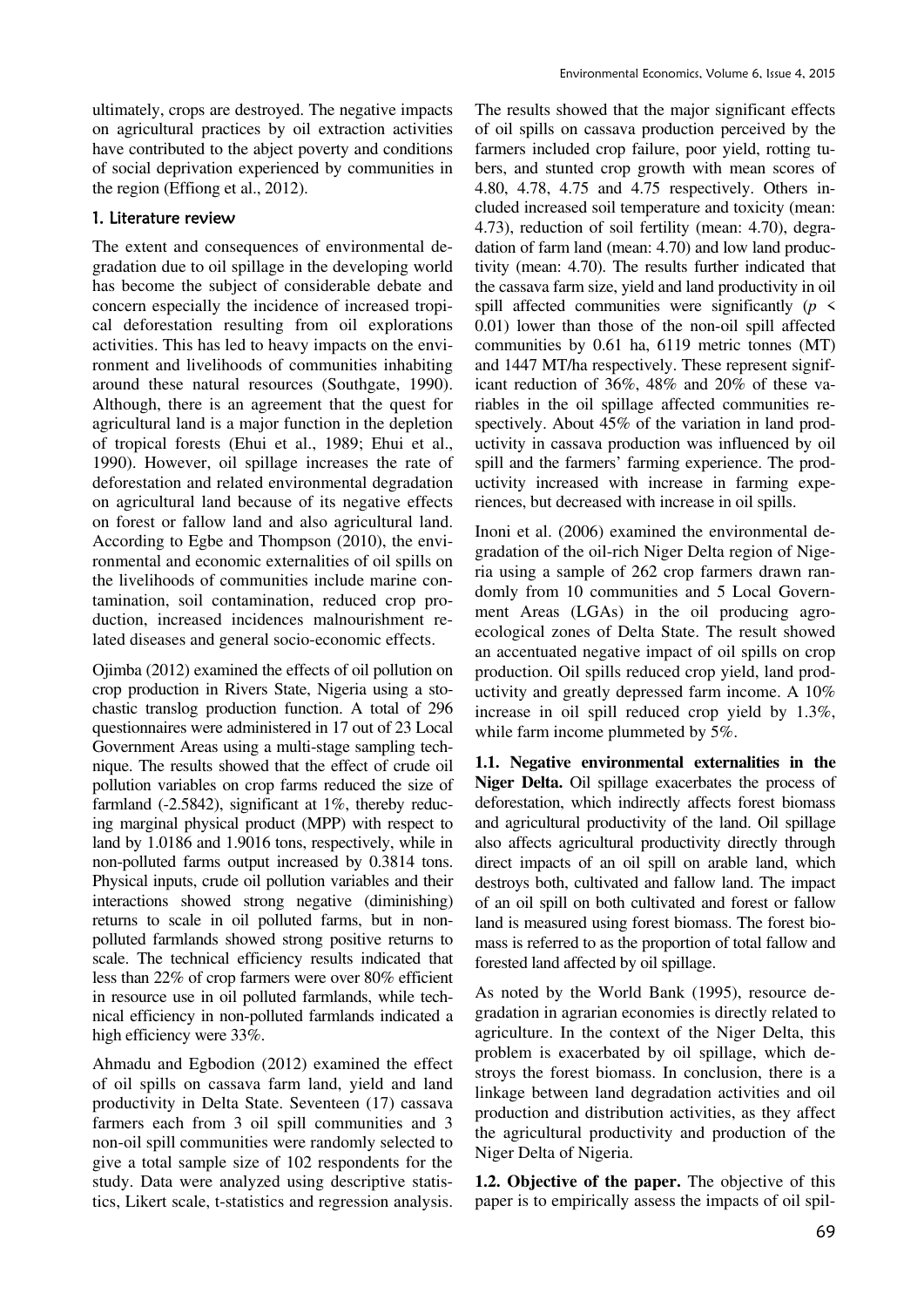lage on agricultural productivity and land degradation for the period – 1985-2013. In evaluating the extent of oil spill impacts, we estimated the impacts of land degradation (fallow or forestland) as a factor of agricultural production and tested the hypothesis that oil spillage efficiently degrades both agricultural land and agricultural production. This result will be used to establish a unique link between oil spillage, land degradation and agricultural productivity.

#### 2. Methodology

The model follows the framework of Lopez (1997). In the paper, the author showed the importance of biomass as an input in agricultural production and that increasing levels of deforestation, which depletes the level of biomass, will affect agricultural productivity and production. Following Lopez's model, this present model also assumes that biomass is an important input in agricultural production in the Niger Delta area of Nigeria. However, in this model it is not only increasing levels of deforestation that depletes the biomass but also the increasing level of oil spillage. This model derives an estimable production function with the amount of oil spilled as a variable influencing agricultural production.

**2.1. The model.** We assume the existence of a wellbehaved production function  $(Q_i)$ , relating agricultural output of an individual farmer to the given forest biomass  $(\theta)$  and the conventional inputs  $(L_i)$ ,  $x_i$ ,  $K_i$ ) used by the farmer.

$$
Q_i = F^i(L_i, x_i, K_i, \theta), \tag{1}
$$

where:  $Q_i$  = output of farmer *i* in the village;  $L_i$  = labor input used by the farmer  $i$ ;  $x_i$  = level of cultivated land that farmer *i* uses;  $K_i$  = fixed factors;  $\theta$  = forest biomass in the village where farmer *i* is located.

The measure of total biomass can be given as the area and density of forest matter. It is easiest to capture area and density of the forest matter through biomass in practise; although there are a few data on density (crown cover), area dominates the measure of biomass. Therefore in this paper, the total biomass will be referred to as forest biomass.

With the assumption that forest biomass in a given village is influenced by both cultivated land and the level of spillage, the forest biomass in a given village can be expressed as<sup>1</sup>:

$$
\theta = \eta \cdot \left\{ \left( \overline{x} - \sum_{i=1}^{N} x_i \right) (1 - \lambda) \right\}
$$
  
0 \le \lambda \le 1, (2)

where,

 $n =$  average forest biomass density or average "crown cover";

 $\lambda$  = reflecting the effect of access of forest land; indirect and direct effects of oil spillage;

 $\bar{x}$  = total land area in the village;

 $\sum x_i$  = total cultivated land area in the village;

 $N =$  total number of farmers in the village;

 $(\bar{x} - \sum x_i)(1 - \lambda)$  = proportion of fallow or forested land not affected by oil spillage.

Forest biomass can therefore be expressed as the proportion of total fallow and forestland  $(\bar{x} - \sum x_i)$  not affected by oil spillage  $(1 - \lambda)$ . It follows also that as oil spillage  $(\lambda)$  increases forestbiomass  $(\theta)$  falls. That is, the level of oil spillage affects not only productivity of cultivated lands  $(\sum x_i)$  but also total land area  $(\overline{x})$  and negatively affects the productivity of the total fallow land or forestland  $(\bar{x} - \sum x_i)$ .

The average forest biomass density,  $\eta$ , following Lopez (1997) can be postulated as a single specification for the dynamics of η*.*

$$
\dot{\eta}_i = \tilde{\alpha} - \left[ \frac{d}{dt} \sum x_i(t) + \lambda(t) \left( \overline{x} - \sum x_i(t) \right) \right] \eta, \quad (3)
$$

where,

**.** 

 $\alpha$  = rate of growth of the natural vegetation in a steady state;

 $\tilde{\alpha} > 0$  represents natural growth of vegetation;

 $\frac{d}{dt} \sum x_i(t)$ *d*  $i<sub>i</sub>(t)$  is the rate of change of the total cultivated land;

 $\lambda(t)$   $(\bar{x} - \sum x_i(t))$  = fallow land or forest land affected by oil spillage.

 $\overline{a}$ <sup>1</sup> López assumes that the village biomass decreases as the number of farmers increase and clear more land. In this model our interest is on the level of oil spillage, so assuming a given level of farmers, and a given level of deforestation due to land clearance the differences in the level of production will be determined by differences in the level of oil spillage. Moreover, since oil extraction also takes place in the Niger Delta, it should be reasonable to include an oil extraction production function in the model, which will act as an externality in the agricultural production function,  $Q_i$ . However for sim-

plicity of the model, this is not included, rather this externality is assumed to work through the oil spillage variable (λ)*.*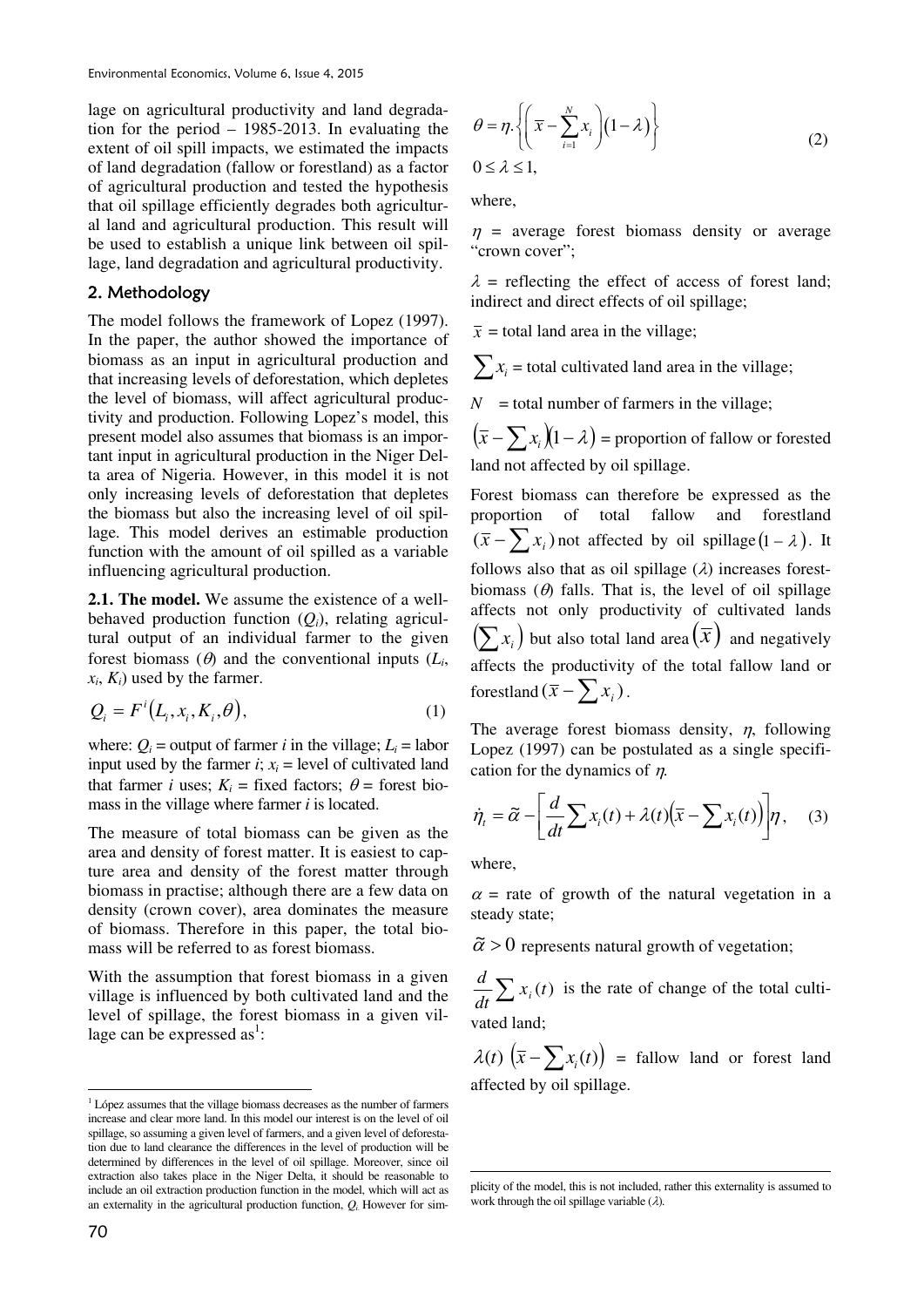For the level of biomass to be stable,  $\dot{\eta}_t = 0$ , and  $\frac{d}{dt}\sum x_i(t) = 0$ *d*  $i(t) = 0$ . In the long run, the rate of change in

average forest biomass density and cultivated land should be equal to zero. The level of biomass is stable.

It means that, 
$$
\dot{\eta} = \tilde{\alpha} - \left[ \bar{x} \lambda \left( 1 - \frac{\sum x_i}{\bar{x}} \right) \right] \eta_t = 0
$$

which follows that:

$$
\eta_{t} = \widetilde{\alpha} \left[ \frac{1}{\lambda} \left( 1 - \frac{\overline{x}}{\sum x_{i}} \right) \right]. \tag{4}
$$

Therefore, the average forest biomass density in the long run is inversely related to the proportion of cultivated land area  $(1/\sum x_i)$  and the level of oil spillage  $(1/\lambda)$ .

Substituting equation (4) for  $\eta$  in equation (2) we have:

$$
\theta = \tilde{\alpha} \left( 1 - \frac{\bar{x}}{\sum x} \right) \left( \frac{1}{\lambda} - 1 \right) \tag{5}
$$

That is the total forest biomass volume is decreasing with the proportion of cultivated land and total land with oil spillage  $(\lambda)$ , but increasing with the rate of growth of natural vegetation ( $\tilde{\alpha}$ ).

**2.2. Maximization problem.** Assuming that the village is a price taker in the output and input markets and the villagers also have an opportunity cost for their time (the wage rate), that is exogenous to the village the maximization of the aggregate village wealth would then require:

$$
\max_{x_i, L_i} \int_0^\infty \left\{ \sum_{i=1}^N pF^i \left( L_i, x_i, K_i, \theta \right) - wL_i - cx_i \right\} e^{-rt} dt. \tag{6a}
$$
\n
$$
s.t. \ \theta = \eta \cdot \left\{ \left( \overline{x} - \sum_{i=1}^N x_i \right) \left( 1 - \lambda \right) \right\},
$$

$$
\dot{\eta} = \tilde{\alpha} - \left[ \frac{d}{dt} \sum x_i(t) + \lambda(t) \left( \overline{x} - \sum x_i(t) \right) \right] \eta, \qquad (6b)
$$

$$
\eta(0) = \overline{\eta}_0,
$$

where  $p =$  output price;  $w =$  wage rate;  $c =$  private cost of clearing land;  $r =$  discount rate;  $\bar{\eta}_0 =$  initial level of average forest biomass density per acre in fallow land;  $N =$  total number farmers that share the common land of the village.

Maximization of equation (6) is equivalent to maximizing the current value Hamiltonian or the current income function at each point in time.

$$
\max Y^{A} = \sum_{i=1}^{N} \left\{ p F^{i} \left[ L_{i}, x_{i}, K_{i}, \eta \left( \overline{x} - \sum_{i} x_{i} \right) (1 - \lambda) \right] - w L_{i} - c x_{i} \right\} + \mu \left\{ \tilde{\alpha} - \left[ \eta \left( \frac{d}{dt} \sum_{i} x_{i} + \lambda \left( \overline{x} - \sum_{i} x_{i} \right) \right) \right] \right\}, \tag{7}
$$

where  $\mu$  = current value co-state variable measuring the shadow value of  $\eta$ ;  $Y^4$  = corresponds to the total true income of the village.

The control variables in the model are labor input  $(L_i)$  and the level of land  $(x)$ , while the state variables are proportion of land with oil spill  $(\lambda)$  and

the average forest biomass density  $(n)$ . The first order conditions assuming an interior solution are the following:

$$
\frac{\partial Y^A}{\partial L_i} = pF_L^i(\cdot) - w = 0, \quad i = 1, \dots, N
$$
\n(8a)

$$
\frac{\partial Y^A}{\partial x_i} = pF_{x_i}^i(\cdot) - c - \left\{ \sum_i pF_{\theta}^i(\eta) (1 - \lambda) \right\} - \mu \eta \lambda = 0, i = 1, ..., N,
$$
\n(8b)

$$
\dot{\mu} = \left[r + \frac{d}{dt} \sum x_i + \lambda \left(\overline{x} - \sum x_i\right)\right] \mu - \left(\overline{x} - \sum x_i\right) \left(1 - \lambda\right) \sum p F_\theta^i,
$$
\n(8c)

$$
\dot{\eta} = \tilde{\alpha} - \left[ \frac{d}{dt} \sum x_i + \lambda \left( \overline{x} - \sum x_i \right) \eta \right],\tag{8d}
$$

71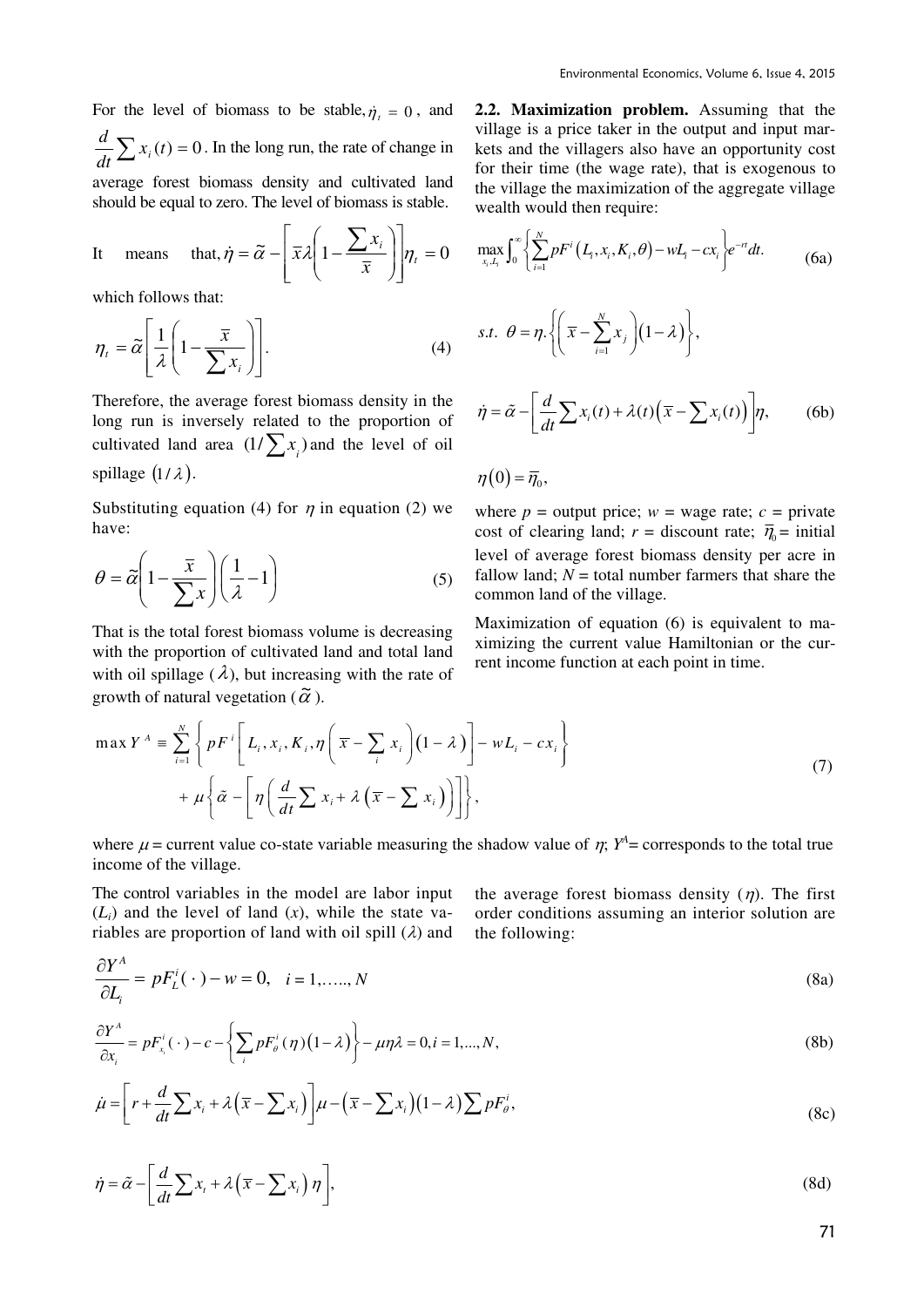$$
\eta(0) = \eta_0 ; \lim_{t \to \infty} e^{-rt} \mu(t) \eta \bigg( \overline{x} - \sum_i x_i \bigg) (1 - \lambda) = 0,
$$

where the subscripts of the  $F^i(\cdot)$  function denote the partial derivatives with respect to the corresponding terms. In equation (8d), the symbol of the rate of growth of natural vegetation,  $\overline{\alpha}$  is replaced by the symbol  $\alpha$  in the dynamic state.

Equation (8a) is the usual profit maximization condition, which denotes that the farmer *i* should employ labor until the marginal demand for labor  $(L_i)$ on the total current income  $Y^A$  is equal to the wage rate (*w*). Equation (8b) indicates the farmer *i* should adjust his/her level of land under cultivation until the marginal effect of cultivated land  $(x_i)$  on the total current income  $Y^A$  is zero.

This occurs at the point where the additional revenue of an acre of land cultivated  $(pF_x^i)$  $pF_{x_i}^i$ ) is equal to the private cost of incorporating fallow land or forest land into production, (*c*) (the land clearing cost), plus the instantaneous loss of revenue for all the producers in the village caused by the reduction of fallow area or forested area not affected by oil spillage,  $\sum_{i} p F_{\theta_i}^{i}(\eta) (1 - \lambda)$ *i*  $pF_{\theta_i}^i(\eta)(1-\lambda)$ , plus the future income losses for all the farmers  $(\mu \eta \lambda)$  due to the reduction of the average forest biomass density  $(\eta)$  that increasing cultivated land  $(x_i)$  and proportion of land with oil spillage causes. As the effects of a shortened fallow cycle are manifested through time and oil spillage increases  $(\mu \eta \lambda)$ , it therefore follows that at each point in time the rate of change in income due to a change in cultivated land is reduced

due to continuous increased cultivated land which shortens the fallow period and also due to oil spillage effects which reduces the productivity of the land. Since without those two effects:

$$
\frac{\partial Y^A}{\partial x_i} = pF_{x_i}^i(\cdot) - c > \frac{\partial Y^A}{\partial x_i} pF_{x_i}^i - c - \left\{ \sum pF_{\theta}^i \eta (1 - \lambda) \right\} - \mu \eta \lambda.
$$

Equation (8c) is the well-known no-arbitrage condition indicating that the marginal social return of the average forest biomass density  $(n)$  should be equal to its marginal social cost. The total marginal social return is equal to the contribution of the average marginal density  $(\eta)$  to the revenue of all farmers in the village plus the capital gains (or losses) associated with changes in  $\mu$ . The marginal cost of  $\eta$  is equal to the opportunity cost,  $r\mu$ , plus the value of

the stock depleted 
$$
\left[ \frac{d}{dt} \sum x_i + \lambda (\overline{x} - \sum x_i) \right] \mu
$$

$$
\left[\frac{d}{dt}\sum x_i + \lambda(\overline{x} - \sum x_i)\right]\mu.
$$

(8e)

Finally equation (8d) is just a reinstatement of the control constraint.

In a steady state,  $\dot{\mu} = \dot{\eta} = 0$ , and given also that  $d/dt \sum x_i = 0$ , it implies that  $\mu$  and  $\eta$  are given as,

$$
\mu^* = (1 - \lambda) \sum p F_\theta^i / r + \lambda \tag{9a}
$$

$$
\eta^* = \alpha / \lambda \big(\overline{x} - \sum x_i\big) \tag{9b}
$$

Also using equation (9a) in equation (8b), we can therefore derive the following equation:

$$
\frac{\partial Y^A}{\partial x_i} = pF_{x_i}^i(\cdot) - c - \left[\sum pF_{\theta}^i(\eta)(1-\lambda)\right] - \left[\frac{(1-\lambda)\sum pF_{\theta}^i}{r+\lambda}\right]\eta\lambda = 0, i = 1...N.
$$
\n(10)

The first order conditions equations (8a), (8b), (8c), (8d) and (8e) correspond to the case when the village is able to exert perfect controls on the use of the common property land resources by individual farmers. That is, it implies that land and labor are efficiently allocated. If social controls over individual farmers are non-existent or not perfect, the land allocation will not, in general follow the rule indicated by equation (8b) or, in the steady state, by equation (10). Since the land clearing costs (*c*) are entirely private, a farmer is likely to fully consider this cost in his land cultivation decision but unless he is forced by regulation or transaction, he will not take into account the full extent of the marginal cost of the rest of the village farmers. That is, in equation (10) for example farmer *i* may only consider a fraction of the cost:

$$
\left[\sum p F_{\theta}^{i}(\eta)(1-\lambda)\right]-\left[(1-\lambda)\sum p F_{\theta}^{i}/r+\lambda\right]\eta\lambda,
$$

which is made worse by the oil spillage.

In the extreme case where there is no social regulation (or taxation) whatsoever, the individual farmer will only consider approximately 1/*N*th of the latter cost. Thus, in general we have  $\partial Y^A / \partial x_i \leq 0$ . If  $\partial Y^a / \partial x_i < 0$  for at least some  $i = 1...N$ , the social controls are imperfect and thus the community's income is less than its maximum due to excessive land cultivation. If  $\partial Y^A / \partial x_i = 0$ , for all  $i = 1...N$  the community's income is maximised.

Table 1 provides a summary of the differences between Lopez's model and the adopted model by Akpokodje (2000) for this paper.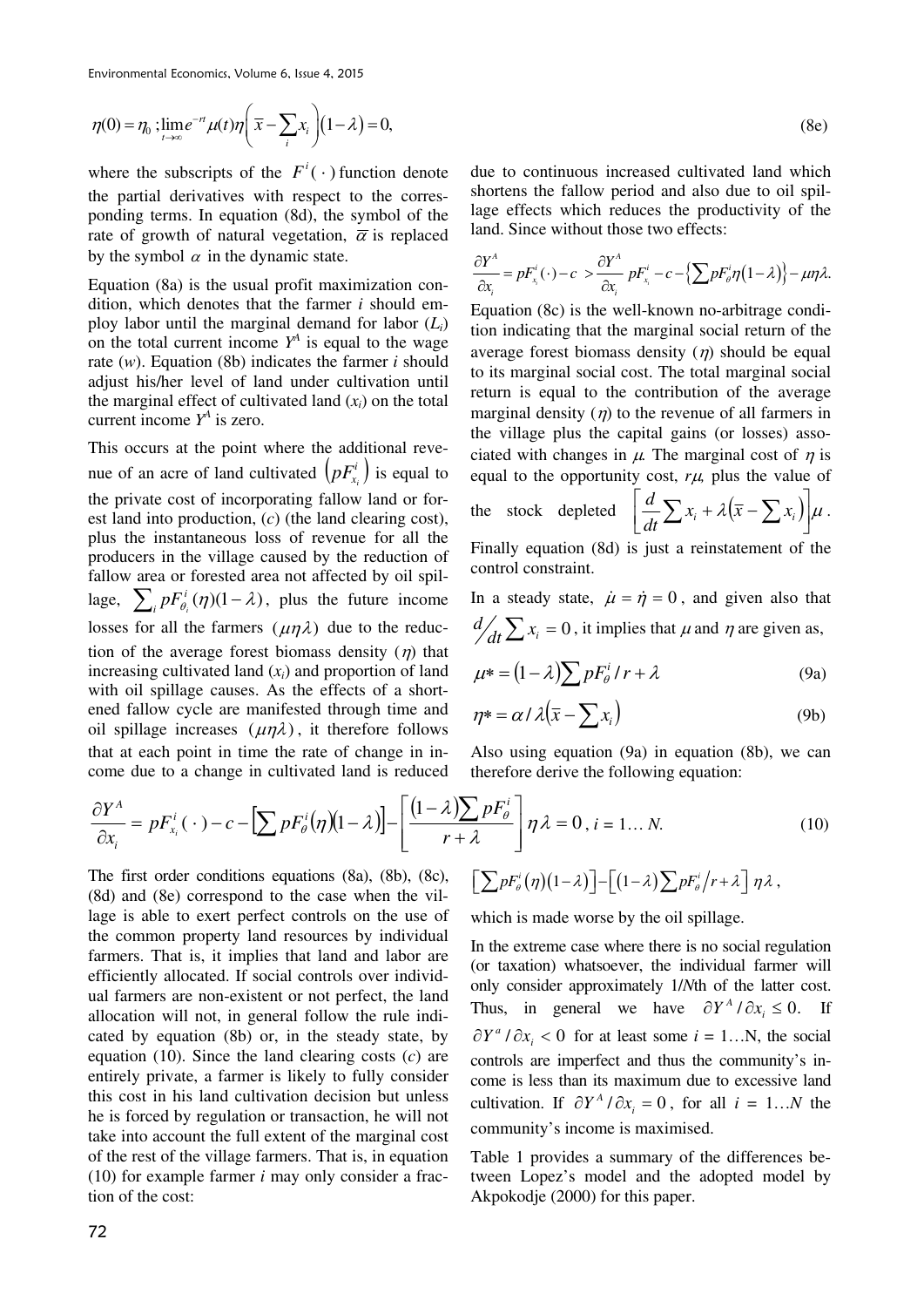|                        | López's model                                                                                                                                                                                                                       | Present model                                                                                                                                                                                                                                                                                                                     |  |
|------------------------|-------------------------------------------------------------------------------------------------------------------------------------------------------------------------------------------------------------------------------------|-----------------------------------------------------------------------------------------------------------------------------------------------------------------------------------------------------------------------------------------------------------------------------------------------------------------------------------|--|
|                        |                                                                                                                                                                                                                                     | $Max Y^A = \sum_{i=1}^N pF \left  I_i, x_i, K_i, \eta \left( \bar{x} - \sum_i x_j \right) \right  - wL - cx \left  \eta \left  \eta \left( \eta \right) - \eta \left( \eta \right) \right  \right  = \sum_{i=1}^N \left  PF \left[ L_i, x_i, K_i, \eta \left( \bar{x} - \sum_i x_i \right) (1-\lambda) \right] - wL - cx \right $ |  |
| Objective function     | $+\mu \left  \gamma \frac{\sum x_j}{\bar{x}} \eta \right $                                                                                                                                                                          | $+ \mu \left  \tilde{\alpha} - \frac{\overline{x}}{\overline{x}} \lambda \eta \left( 1 - \frac{\sum x_i}{\overline{x}} \right) \right $                                                                                                                                                                                           |  |
| Production function    | $\ln Q_{it} = \beta_0 + \beta_x \ln x_{it} + \beta_L \ln L_{it} + \beta_\theta \ln \theta_{it}$                                                                                                                                     | $\ln Q_i = \beta_0 + \beta_x \ln x_{i} + \beta_1 \ln L_{i} + \beta_2 \ln (1 - \lambda_{i}$                                                                                                                                                                                                                                        |  |
|                        | + Intercept Dummies + $\varepsilon_{ii}$                                                                                                                                                                                            | $+\beta_{\rm r} \ln(\bar{x}-\sum_{i}x_{i})+\beta_{\rm K} \ln K_{\rm int}+\varepsilon_{\rm int}$                                                                                                                                                                                                                                   |  |
| Control variables      | Labor, $L_i$ and Land, $x_i$                                                                                                                                                                                                        | Labor, $L_i$ and Land, $x_i$                                                                                                                                                                                                                                                                                                      |  |
| Static variable        | Biomass density, $n$                                                                                                                                                                                                                | Biomass density, $\eta$ and land with oil spillage, $\lambda$                                                                                                                                                                                                                                                                     |  |
| Endogenous<br>variable | Labor, L <sub>i</sub> ; Land, $x_{i,j}$ farm capital, $K_{i,j}$ total biomass, $\theta$                                                                                                                                             | Labor, L <sub>i</sub> ; Land, $x_{i,j}$ farm capital, $K_i$ , forest biomass, $\boldsymbol{\theta}$                                                                                                                                                                                                                               |  |
| Equations of motion    | $\dot{\mu} = \left(r + \frac{\sum x_j}{\bar{x}}\right)\mu - \left(\bar{x} - \sum x\right)\sum_j pF_4^j(\cdot)\right)\left[\dot{\mu} = \left[r - \bar{x}\lambda\left(1 - \frac{\sum x_i}{\bar{x}}\right)\right]\mu + pF_\eta\right]$ |                                                                                                                                                                                                                                                                                                                                   |  |
|                        |                                                                                                                                                                                                                                     |                                                                                                                                                                                                                                                                                                                                   |  |

Table 1. Summary of differences between López's and the present model

**2.3. Production function estimation.** We can specify a Cobb-Douglas functional form from the production function.

$$
\ln Q_{j\,t} = \beta_o + \beta_x \ln x_{ijt} + \beta_l \ln L_{ijt} + \beta_\lambda \ln (1 - \lambda_{ji}) +
$$
  
+ 
$$
\beta_{\bar{x}} \ln (\bar{x} - \sum x_i) + \beta_k \ln K_{ijt} + \varepsilon_{ijt},
$$
 (11)

where,

 $Q_{\text{int}}$  = output of farmer *i* in village *j* at time *t*.

 $x_{ijt}$  = land cultivated by farmer *i* in village *j* and time *t*.

 $L_{ii}$  = labor used farmer *i* in village *j* at time *t*.

 $(x - \sum x_i)$  = forest land.

 $\lambda_{\text{int}}$  = quantity of spills (barrels).

 $K_{ijt}$  = farm capital (i.e. the tools).

 $\varepsilon_{ii}$  = the disturbance term.

In the econometric specification above, forest land and oil spill variables are used to account for the environmental factors that affect agricultural production. The use of the fallow or forested land as a factor of production is appropriate under the assumption of the steady state. This occurs when the stock of biomass is constant, the proportion of fallow land or forestland determines the fertility of the cultivated land (Ehui et al., 1989; Ehui et al., 1990). Outside the steady state, the relationship between the cultivated land fertility and the proportion of fallow land or forestland is less direct and is also affected by the rate of forest biomass accumulation. Besides the fertility effect, the level of forest biomass in the areas surrounding the cultivated land patches help to protect against flooding and other physical damages. This positive effect on agricultural productivity is not dependent on whether or not steady state prevails. Furthermore, land and capital, labor and capital were respectively interacted to avoid possible collinearity between land and capital, since land is equally regarded as a capital asset.

**2.4. Sources of data.** These data were obtained from the FAO yearbook from 1994 to 2013. The data on agricultural output are based on agricultural production in Nigeria and it is measured using the FAO indices for agricultural production which shows the relative level of agricultural production for each year in comparison with the base period 2001. Land is derived from the data on arable land and permanent crop, while labor is derived from the agricultural population in Nigeria, defined as all persons depending for their livelihood on agriculture. The forest data were derived from forestland and woodland area in Nigeria. It is worthy to emphasizes here that the above data on Nigeria are used as a proxy for the Niger Delta area. However, the data on oil spill are based directly on data for the Niger Delta.

#### 3. Summary of results

Table 2 provides various estimates from a log-linear production function over a period of twenty-nine years (1985-2013).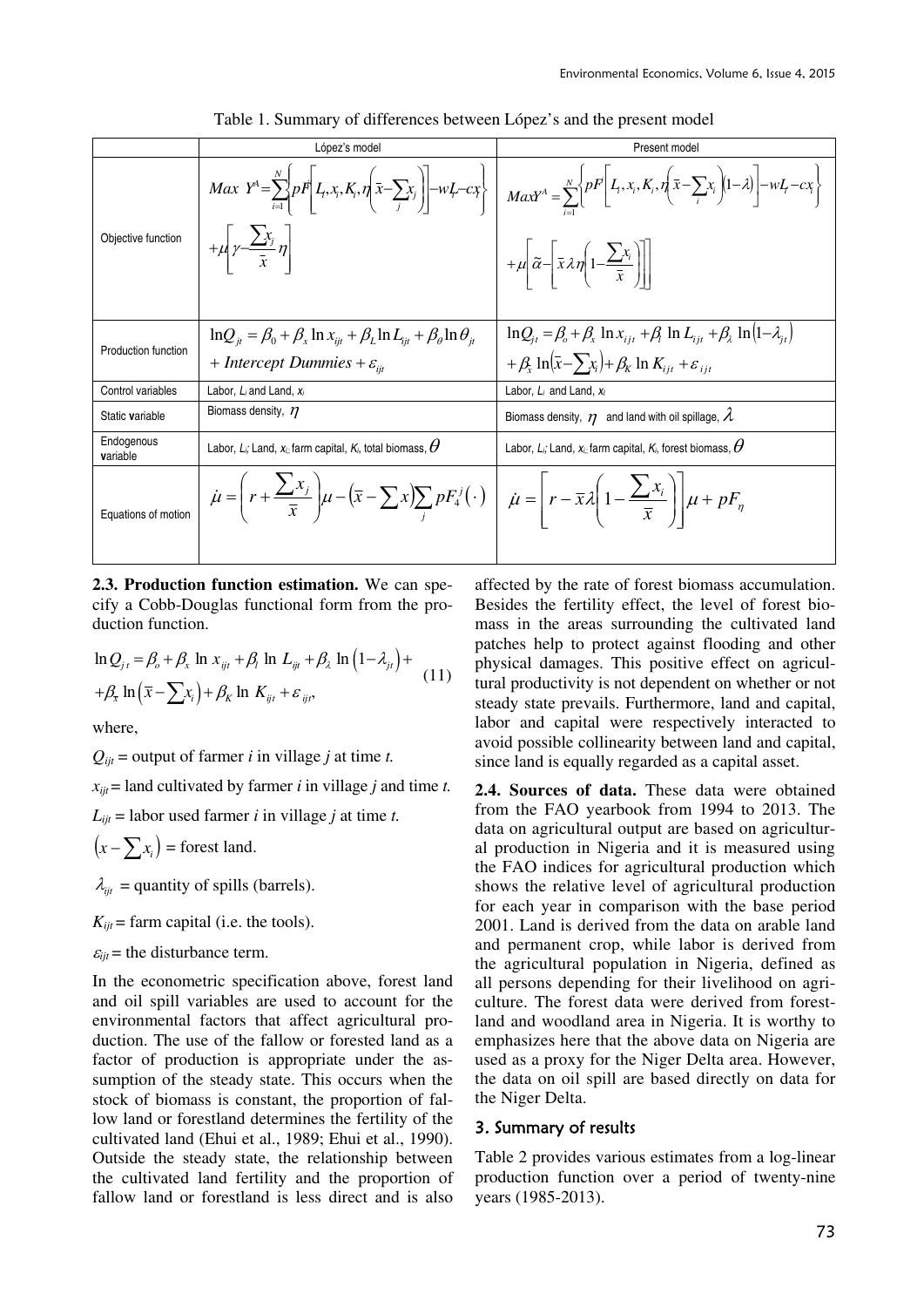| Variables           | Coefficients | t-statistic |  |
|---------------------|--------------|-------------|--|
| Constant            | 20.772       | 2.18        |  |
| Land & capital      | 0.551        | $2.55***$   |  |
| Labor               | 0.701        | $2.98***$   |  |
| Labor & capital     | $-0.388$     | $-1.6$      |  |
| Forest              | $-2.780$     | $-3.87***$  |  |
| Oil spills          | 0.002        | 0.06        |  |
| Number of years     | 29           |             |  |
| R-squared           | 0.820        |             |  |
| Adj-R-squared       | 0.780        |             |  |
| <b>F-statistics</b> | 81.21        |             |  |
| Probability $>$ F   | 0.000        |             |  |

|  | Notes: $(***), (**), (*),$ significant at $1\%, 5\%,$ and $10\%$ respectively. |  |  |
|--|--------------------------------------------------------------------------------|--|--|

The estimates of the production function appear to be plausible. Several attempts were made to assess the performance of the variables before the interaction terms were introduced but a recurring collinearity between land and capital were observed hence the need for the introduction of interaction terms. The goodness-of-fit is good; this can be seen from

the coefficient of determination  $R^2$ , which states that the explanatory variables in the model explain almost 80% of the variation in the dependent variable while barely 20% of the variation in the dependent variable was due to error term. In observing the F-statistics, the variables in the model were found to be jointly significant at 1% degrees of freedom. Moreover, the signs are as expected; but oil spillage which is a major target in this paper is insignificant, this could be attributed to the dynamics of managing oil exploration activities in the Niger Delta. However, forest or fallow land, and labor were significant at 1% degree, while the interaction of land and capital was significant at 5%.

Given the results, increases in levels of oil spills and increasing levels of forest loss, which reduces the forest biomass, would negatively affect agricultural production. While, labor, land and capital would positively affect agricultural production in the Niger Delta.

## Conclusions

This paper addressed the trade-off between agricultural land and forestland, taking into account the interactions between deforestation, agricultural production and oil spillage. However, variables such as population growth and forest access via pipelines have strengthened this link, but not captured as variables in the model in this paper. Using empirical findings, this paper has demonstrated that, increases in levels of oil spillage and increasing levels of forest loss negatively affect agricultural production or productivity in the Niger Delta. Although, the incidence of vandalism has reduced drastically in recent times and the response to clean up has improved, the rate of bio-degradation of spillage and the recovery rate of the deforested land still negatively affects agricultural output/production in the Niger Delta. However, future studies could improve the robustness of these findings by quantifying in monetary terms the losses due to farmers from oil spillage and deforestation.

#### References

- 1. Ahmadu, J. and Egbodion, J. (2012). Effects of Oil Spillage on Cassava Production in Niger-Delta Region of Nigeria, *American Journal of Experimental Agriculture*, 3, No. 4.
- 2. Akpokodje, J. (2000). Oil Pollution, Distribution and Land Degradation in the Niger Delta of Nigeria, Unpublished M.Sc Thesis, University of York, United Kingdom.
- 3. Anejionu, O.C.D., Ahiarammunnah, P.N. and Nri-ezedi, C.J. (2015). Hydrocarbon Pollution in the Niger Delta: Geographies of Impacts and Appraisal of Lapses in Extent Legal Framework, *Resource Policy*, 45, September 2015, pp. 65-77.
- 4. Chindah, A.C. and Braide, A.S. (2000). The Impact of Oil Spills on the Ecology and Economy of the Niger Delta. *Proceedings of the workshop on Sustainable Remediation Development Technology held at the Institute of Pollution Studies, River State University of Science and Technology*, Port-Harcourt, 2000.
- 5. Effiong, S.A. and Etowa, U.E. (2012). Oil Spillage Cost, Gas Flaring Cost and Life Expectancy Rate of the Niger Delta people of Nigeria, *Advances in Management & Applied Economics*, 2 (2), pp. 211-228.
- 6. Egbe, R.E. and Thompson, D. (2010). Environmental Challenges of Oil Spillage for Families in Oil Producing Communities of the Niger-Delta Region, *JHER*, 13, pp. 24-34.
- 7. Ehui, S.K. and Hertel, W.H. (1989). Deforestation and Agricultural Productivity in the Côte d'Ivoire, *American Journal for Agricultural Economics*, 71 (3), pp. 703-711.
- 8. Ehui, S.K., Hertel, T.W. and Preckel, P.V. (1990). Forest Resource Depletion, Soil Dynamics, and Agricultural Development in the Tropics, *Journal of Environmental Economics and Management*.
- 9. Eregha, P.B. and Irughe, I.R. (2009). Oil Induced Environmental Degradation in the Nigeria's Niger Delta: The Multiplier Effects, *Journal of Sustainable Development in Africa*, 11(4), Clarion University of Pennsylvania.
- 10. Food and Agricultural Organisation. (2003). *FAO Releases New Global Estimates of Mangroves: Deforestation Continues but at Slower Rates* [online]. FAO.